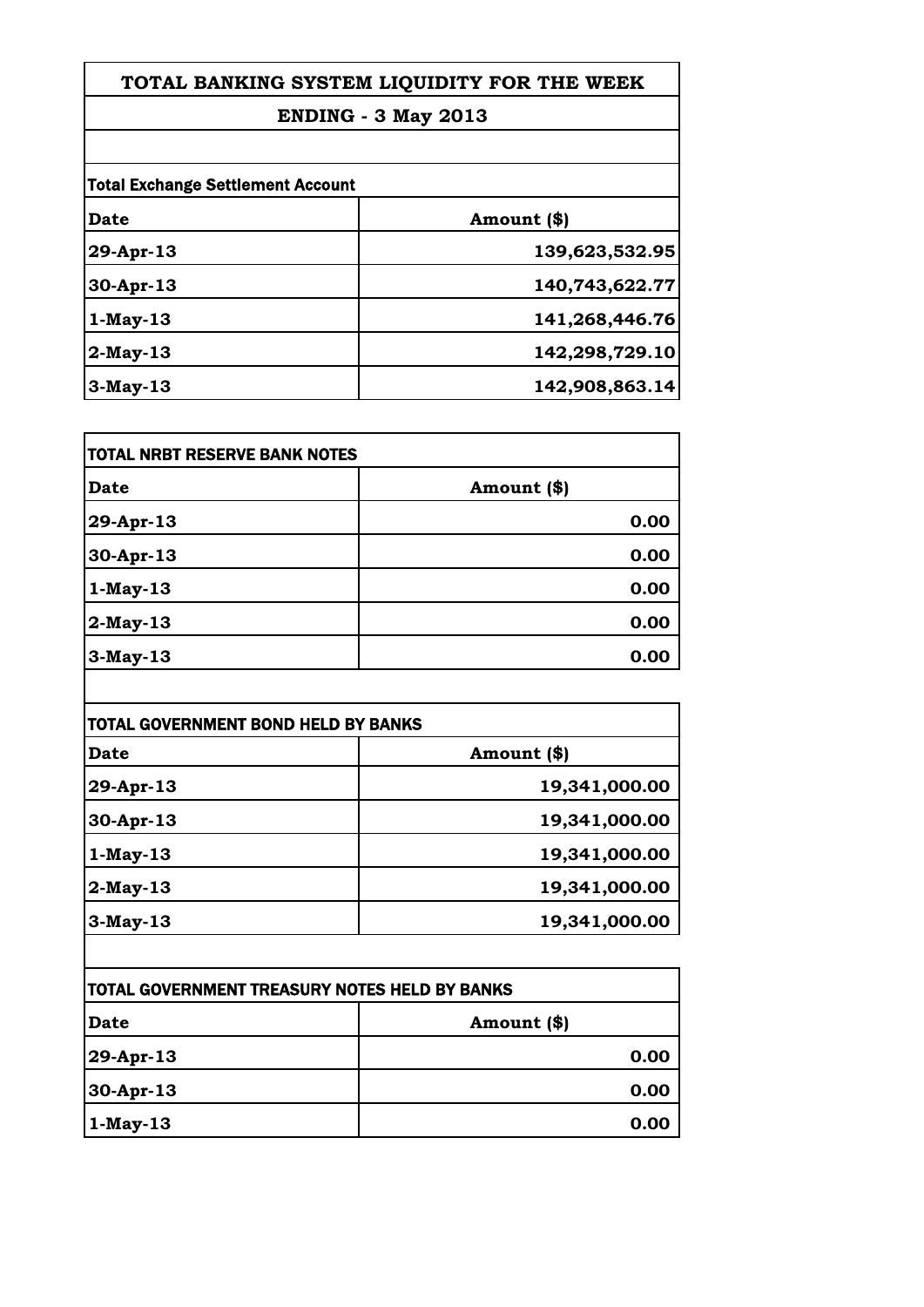## **ENDING - 10 May 2013**

| <b>Total Exchange Settlement Account</b> |                   |
|------------------------------------------|-------------------|
| Date                                     | Amount (\$)       |
| $6$ -May-13                              | 142,906,151.81    |
| $7-May-13$                               | 143, 139, 773. 74 |
| 8-May-13                                 | 141,984,353.65    |
| $9-May-13$                               | 143,693,497.09    |
| $10$ -May-13                             | 143,554,082.53    |

| TOTAL NRBT RESERVE BANK NOTES |             |
|-------------------------------|-------------|
| Date                          | Amount (\$) |
| $6$ -May-13                   | 0.00        |
| 7-May-13                      | 0.00        |
| 8-May-13                      | 0.00        |
| 9-May-13                      | 0.00        |
| 10-May-13                     | 0.00        |

| <b>TOTAL GOVERNMENT BOND HELD BY BANKS</b> |               |
|--------------------------------------------|---------------|
| Date                                       | Amount (\$)   |
| $6$ -May-13                                | 19,341,000.00 |
| 7-May-13                                   | 19,341,000.00 |
| 8-May-13                                   | 19,341,000.00 |
| $9$ -May-13                                | 19,341,000.00 |
| 10-May-13                                  | 19,341,000.00 |

| <b>TOTAL GOVERNMENT TREASURY NOTES HELD BY BANKS</b> |             |
|------------------------------------------------------|-------------|
| Date                                                 | Amount (\$) |
| 6-May-13                                             | 0.00        |
| $ 7-May-13 $                                         | 0.00        |
| 8-May-13                                             | 0.00        |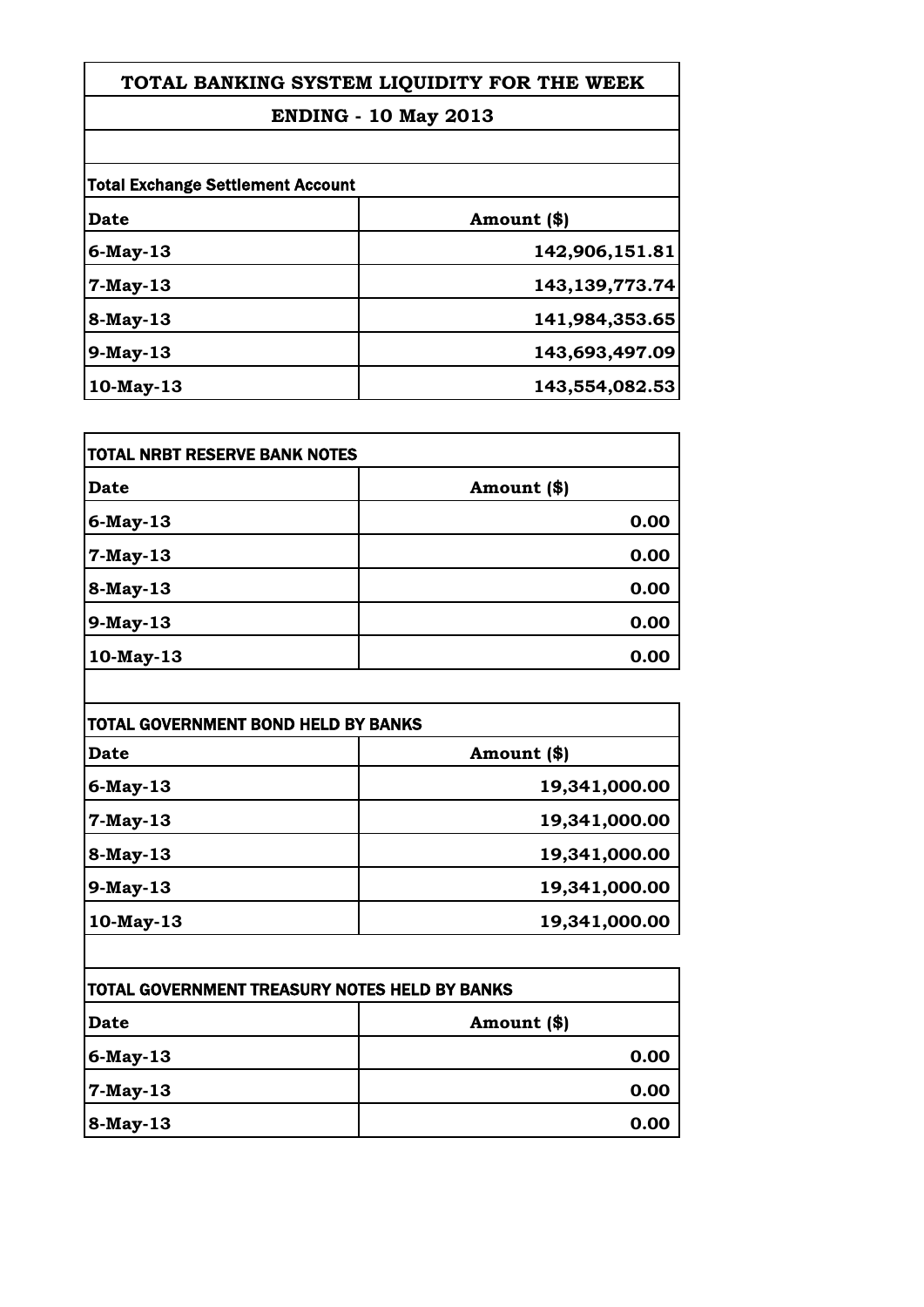## **ENDING - 17 May 2013**

| <b>Total Exchange Settlement Account</b> |                |
|------------------------------------------|----------------|
| Date                                     | Amount (\$)    |
| 13-May-13                                | 143,255,661.73 |
| 14-May-13                                | 143,972,314.62 |
| 15-May-13                                | 145,321,080.47 |
| $16$ -May-13                             | 142,086,760.76 |
| $17$ -May-13                             | 141,440,875.69 |

| TOTAL NRBT RESERVE BANK NOTES |             |
|-------------------------------|-------------|
| <b>Date</b>                   | Amount (\$) |
| 13-May-13                     | 0.00        |
| 14-May-13                     | 0.00        |
| 15-May-13                     | 0.00        |
| 16-May-13                     | 0.00        |
| 17-May-13                     | 0.00        |

| <b>TOTAL GOVERNMENT BOND HELD BY BANKS</b> |  |
|--------------------------------------------|--|
| Amount (\$)                                |  |
| 19,341,000.00                              |  |
| 19,341,000.00                              |  |
| 19,341,000.00                              |  |
| 19,341,000.00                              |  |
| 19,341,000.00                              |  |
|                                            |  |

| <b>TOTAL GOVERNMENT TREASURY NOTES HELD BY BANKS</b> |             |
|------------------------------------------------------|-------------|
| Date                                                 | Amount (\$) |
| 13-May-13                                            | 0.00        |
| 14-May-13                                            | 0.00        |
| $15$ -May-13                                         | 0.00        |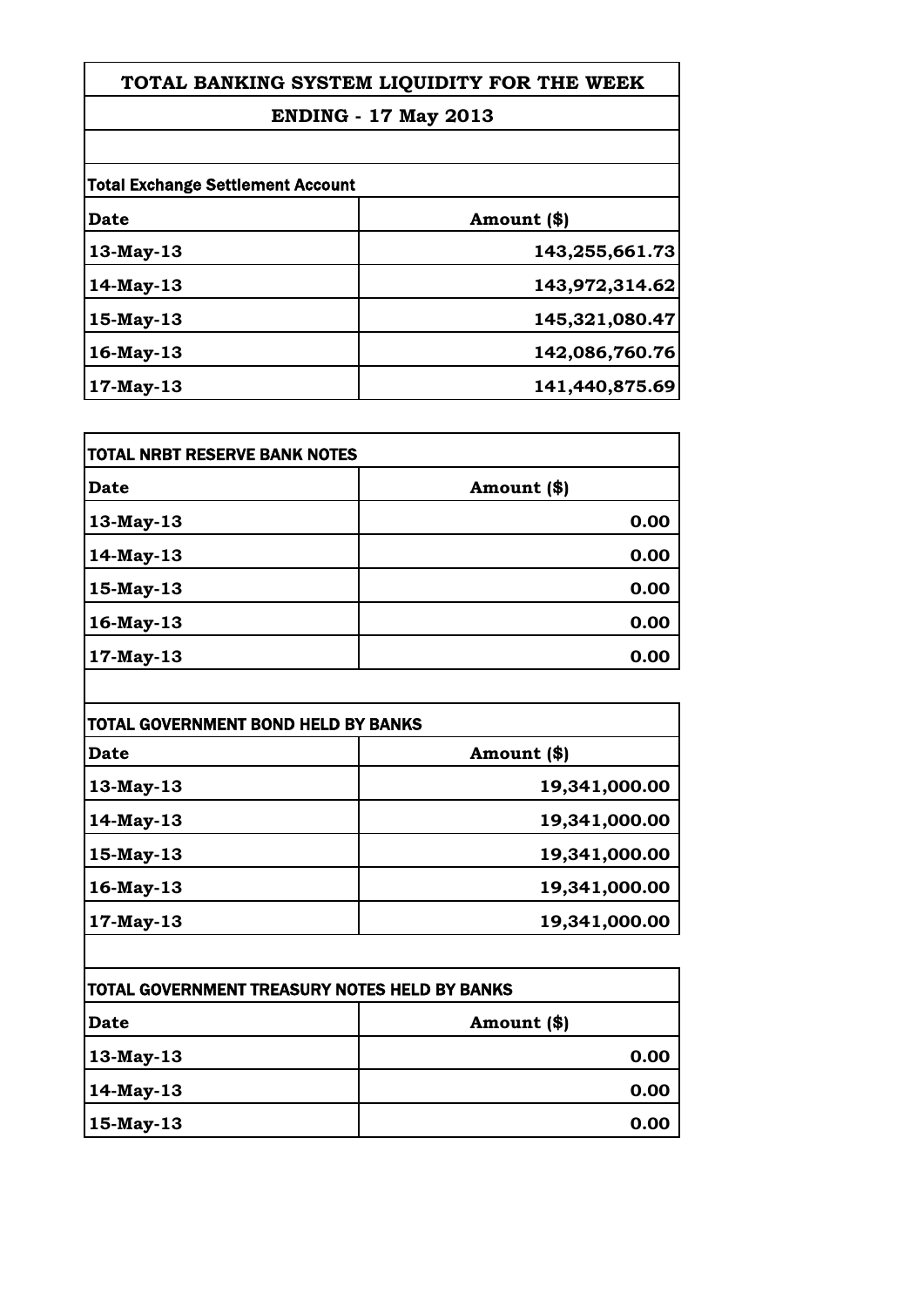## **ENDING - 24 May 2013**

| <b>Total Exchange Settlement Account</b> |                |
|------------------------------------------|----------------|
| Date                                     | Amount (\$)    |
| 20-May-13                                | 141,282,355.69 |
| 21-May-13                                | 141,482,915.69 |
| 22-May-13                                | 141,895,915.69 |
| 23-May-13                                | 142,442,215.69 |
| 24-May-13                                | 142,109,817.25 |

| TOTAL NRBT RESERVE BANK NOTES |             |
|-------------------------------|-------------|
| <b>Date</b>                   | Amount (\$) |
| 20-May-13                     | 0.00        |
| 21-May-13                     | 0.00        |
| 22-May-13                     | 0.00        |
| 23-May-13                     | 0.00        |
| 24-May-13                     | 0.00        |

| <b>TOTAL GOVERNMENT BOND HELD BY BANKS</b> |               |
|--------------------------------------------|---------------|
| Date                                       | Amount (\$)   |
| 20-May-13                                  | 19,341,000.00 |
| $21$ -May-13                               | 19,341,000.00 |
| 22-May-13                                  | 19,341,000.00 |
| 23-May-13                                  | 19,341,000.00 |
| $24$ -May-13                               | 19,341,000.00 |

| <b>ITOTAL GOVERNMENT TREASURY NOTES HELD BY BANKS</b> |             |
|-------------------------------------------------------|-------------|
| Date                                                  | Amount (\$) |
| $ 20$ -May-13                                         | 0.00        |
| $ 21$ -May-13                                         | 0.00        |
| $ 22$ -May-13                                         | 0.00        |